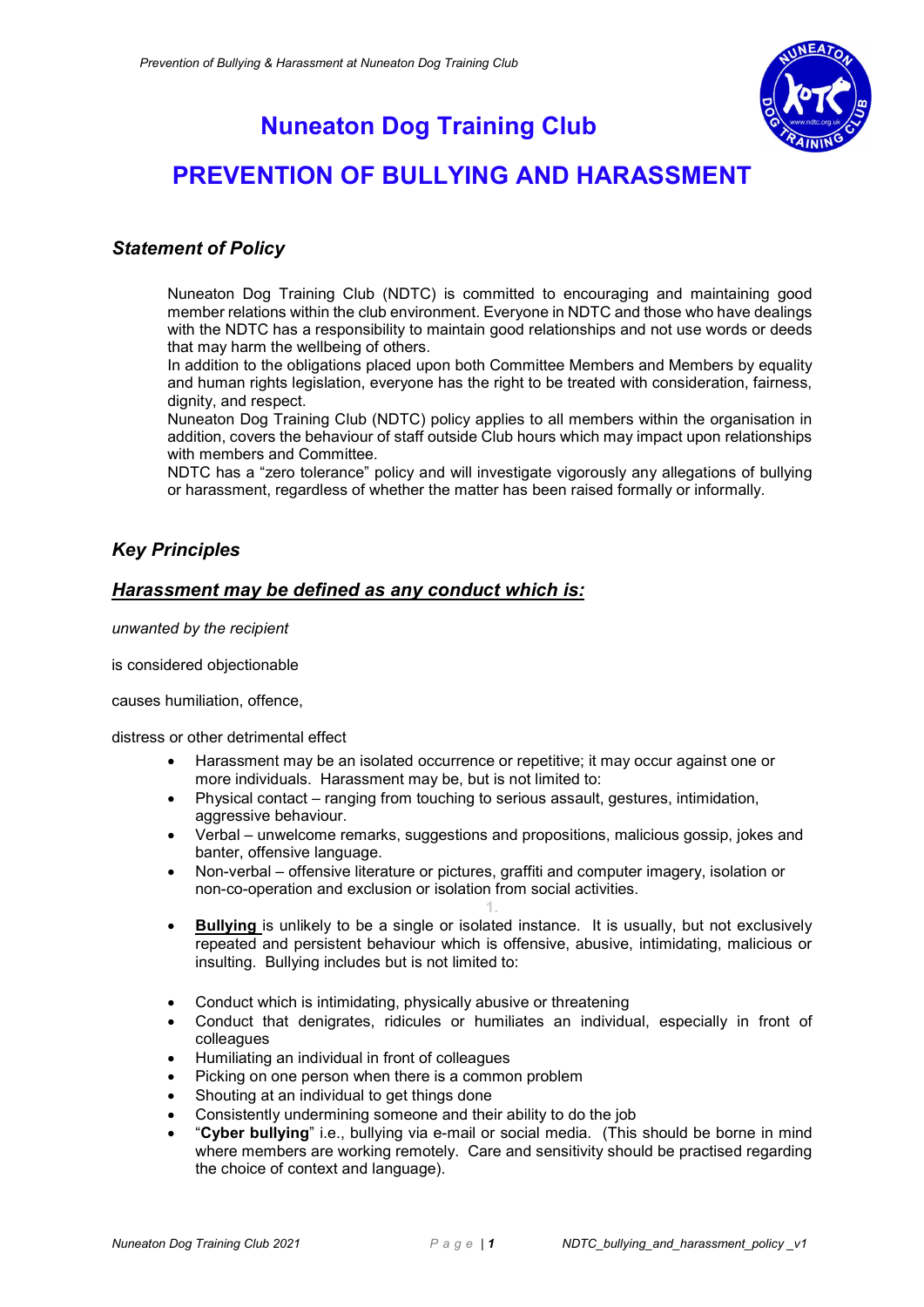

Setting an individual up to fail e.g. by giving inadequate instructions or unreasonable deadlines.

Harassment and bullying may be summarised as any behaviour that is unwanted by the person to whom it is directed. It is the impact of the behaviour rather than the intent of the perpetrator that is the determinant as to whether harassment or bullying has occurred.

Any member who wishes to make a complaint of harassment or bullying is encouraged to first discuss matters informally with a club officer if they feel able to do so. Should the issues not be resolved at this stage, or the member feels unable to raise the issue informally, then a formal resolution should be sought.

 When a complaint of harassment or bullying is brought to the attention of a club officer at any level, whether informally or formally, prompt action must be taken to investigate the matter. Corrective action must be taken where appropriate, and this may require an investigation under NDTC rules.

All matters relating to the investigation of complaints of harassment or bullying will be treated in strict confidence. Any breach of confidentiality in this regard may render those responsible liable to disciplinary actions (Data Protection Act 2018).

However, it will be necessary that any alleged perpetrator is made aware of the allegations against them and the name(s) of those making the allegations together with the name(s) of any witnesses.

No member will be victimised or suffer detriment for making a complaint of harassment or bullying and no member shall threaten either explicitly or implicitly that a member's complaint will be used as the basis for decisions affecting that member. Such conduct will be treated as a very serious disciplinary offence.

Similarly, Committee Members are required to act on any complaint of harassment or bullying. Failure to do so will be regarded as misconduct

All complaints of harassment or bullying whether raised formally or informally must be notified by the recipient of the complaint to NDTC Chairperson by most appropriate means without undue delay.